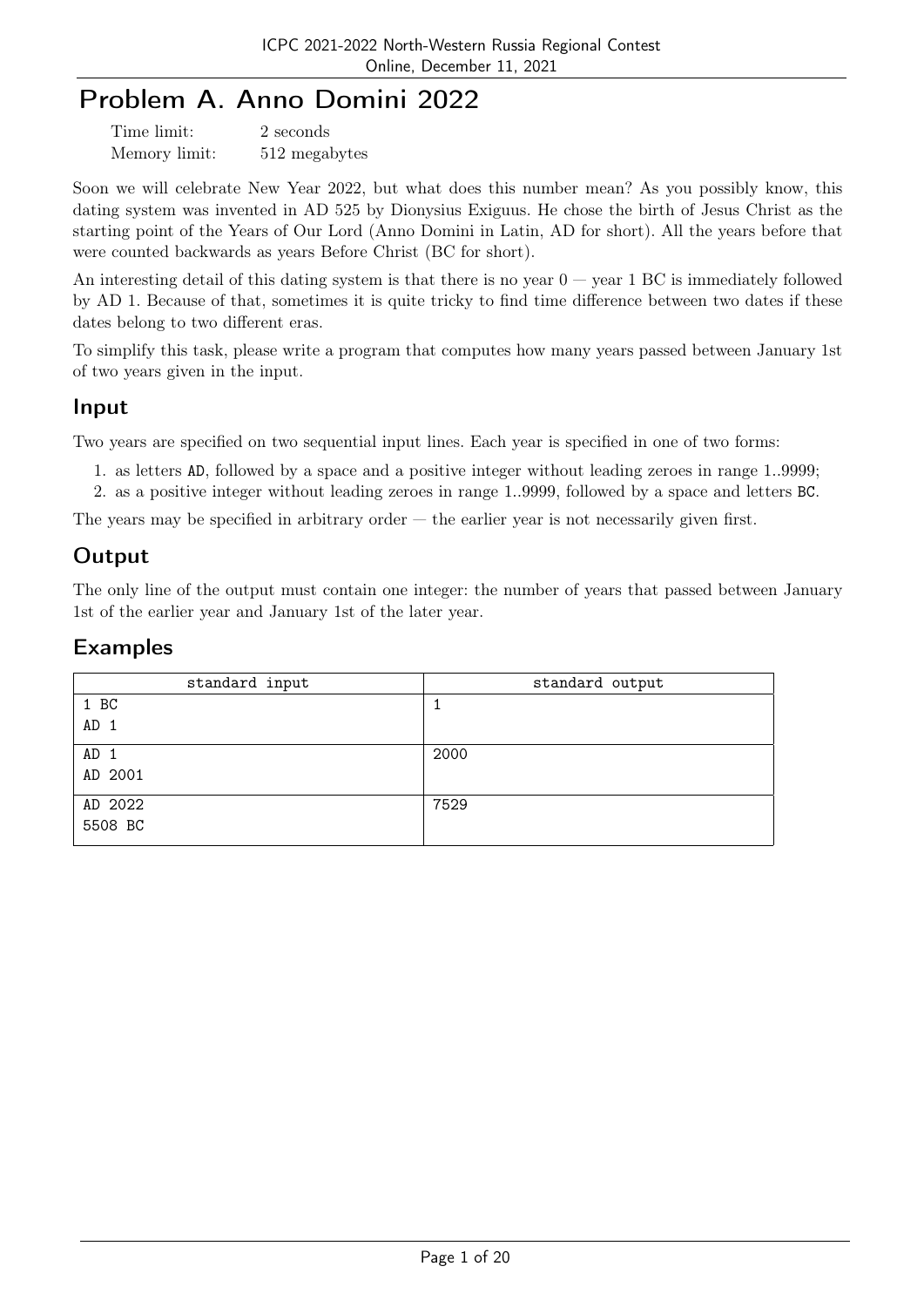## Problem B. Boris and Berta

| Time limit:   | 2 seconds     |
|---------------|---------------|
| Memory limit: | 512 megabytes |

Boris is making a quest for his sister Berta. One of the tasks is to find a point on the map that is n meters to the north from their house. But it's too easy if n is specified directly. Boris decided to use miles and cables to specify the distance.

He found out that there are a lot of different miles: from a 500-meter Chinese mile (called  $li$ ) up to a 11 299-meter Norwegian mile (called mil). And a cable length can be anywhere from 169 to 220 meters.

Boris decided to use an m-meter mile and a c-meter cable. Now he wants to represent the n-meter distance as "M miles and C cables" with non-negative integers M and C as precisely as possible  $-$  that is, he wants to minimize  $|M \cdot m + C \cdot c - n|$ . Help him!

#### Input

Three lines contain an integer each:  $n -$  the distance to represent,  $m -$  the chosen length of a mile, and c – the chosen length of a cable  $(1 \le n \le 10^9; 500 \le m \le 11299; 169 \le c \le 220)$ . All values are given in meters.

## **Output**

Print two non-negative integers M and  $C$  — the best approximation for the distance of n meters using the chosen mile and cable lengths. If there are multiple best approximations, print any of them.

### Examples

| standard input | standard output |
|----------------|-----------------|
| 1234           | 0 <sub>7</sub>  |
| 500            |                 |
| 169            |                 |
| 1700           | 16              |
| 500            |                 |
| 200            |                 |

## **Note**

There are two correct answers to the second example test: "1 6" and "3 1".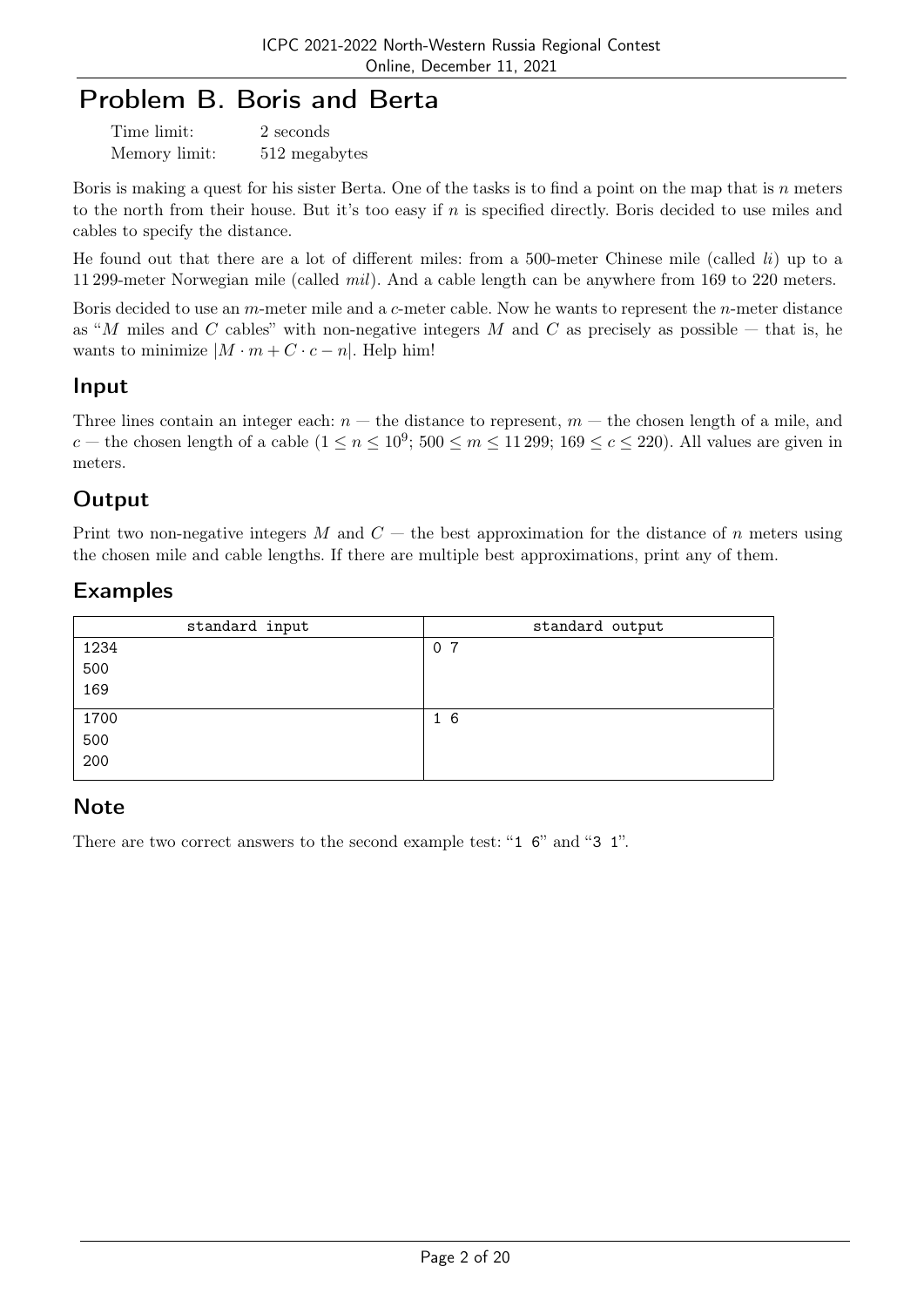# Problem C. Clean Up!

| Time limit:   | 2 seconds     |
|---------------|---------------|
| Memory limit: | 512 megabytes |

Once Charlie decided to start a new life by deleting all files in his Downloads directory. It's easy to do that using bash shell! It has two useful features: the "rm" command, which removes all files given as arguments, and patterns, which are replaced with the list of files matching them before executing the command.

Charlie ran "rm \*", but received an "Argument list too long" response. Unfortunately, after bash replaced "\*" with the names of all files in the Downloads directory, it failed to run the command because it had too many arguments.

After some experiments, Charlie realized he can execute "rm  $abc*$ " to delete all files with names starting with "abc" if there are at most  $k$  such files. If more than  $k$  files match this pattern, none of them will be deleted. Of course, he can replace "abc" with any string.

Help Charlie to find the smallest number of "rm" commands needed to delete all files. Assume that he can only use the "rm" command as "rm <prefix>\*", where <prefix> consists of lowercase English letters (and can be empty).

### Input

The first line contains two integers n and  $k$  — the number of files to delete, and the maximum number of files that can be deleted by one " $\mathbf{r}$ " command  $(1 \le n, k \le 3 \cdot 10^5)$ .

Each of the next  $n$  lines contains a single string, denoting a file name. All file names are distinct, nonempty, and consist of lowercase English letters. The total length of all file names doesn't exceed  $3 \cdot 10^5$ .

## **Output**

Print a single integer — the smallest number of "rm" commands needed to delete all files.

#### Examples

| standard input  | standard output |
|-----------------|-----------------|
| 4 2             | $\overline{2}$  |
| a               |                 |
| abc             |                 |
| $_{\rm abd}$    |                 |
| b               |                 |
| 4 2             | $\overline{2}$  |
| d               |                 |
| $\mathsf{C}$    |                 |
| ab              |                 |
| a               |                 |
| $5\overline{3}$ | $\mathbf{3}$    |
| please          |                 |
| remove          |                 |
| all             |                 |
| these           |                 |
| files           |                 |
|                 |                 |

#### **Note**

In the first example test, Charlie can execute " $rm \; ab*$ " to delete files "abc" and "abd", and then execute "rm \*" to delete files "a" and "b". Note that he can't just run "rm \*" immediately, because initially all four files match an empty prefix.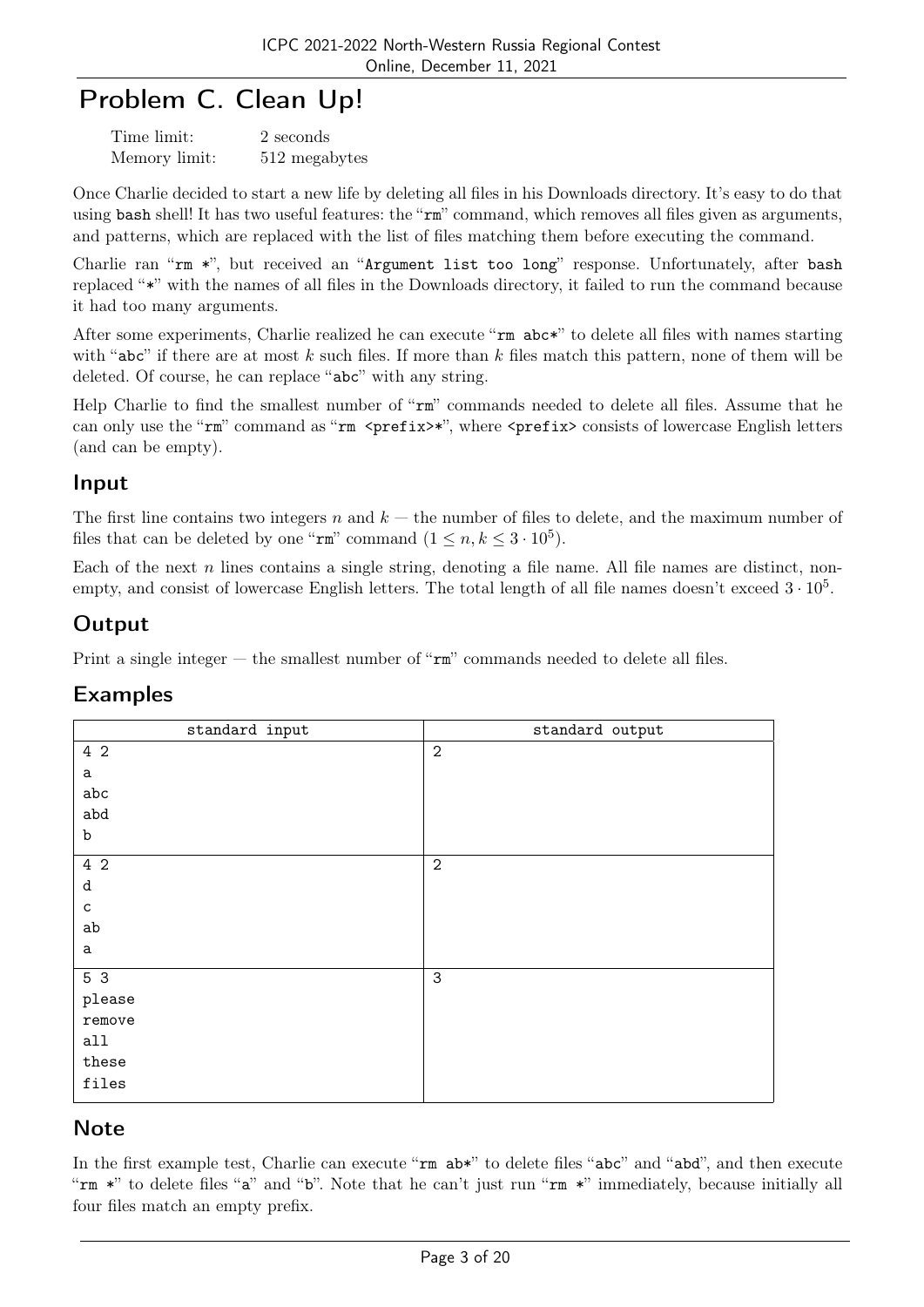## Problem D. Day Streak

| Time limit:   | 4 seconds     |
|---------------|---------------|
| Memory limit: | 512 megabytes |

Recently Deltaforces, a famous competitive programming website, added a lot of new visual information to user profiles. In particular, there is a maximum day streak — the maximum number of days in a row with at least one problem solved. You decided that the maximum day streak in your profile does not accurately represent your training efforts. So you came up with a thought — what if you could change the time zone in your profile to increase the maximum day streak?

Let's formalize this setting as follows. Suppose you have solved n problems, and the *i*-th problem was solved at time  $a_i$ . There are m time zones, numbered from 0 to  $m-1$ . The default time zone is 0. If you decide to change your time zone to  $t$ , all solutions' timestamps increase by  $t$ : the problem solved at time  $a_i$  is now considered to be solved at time  $a_i + t$ , for all i simultaneously.

The problem solved at time x is considered to be solved on day number  $\frac{x}{x}$  $\frac{x}{m}$ . Here  $\lfloor v \rfloor$  means v rounded down to the greatest integer less than or equal to v.

To display the maximum day streak, Deltaforces finds such  $l$  and  $r$  that you have solved at least one problem on each of days  $l, l+1, \ldots, r$ , and  $r-l+1$  is as large as possible. Then your maximum day streak is shown as  $r - l + 1$ .

Find the maximum day streak you can achieve by selecting a time zone.

### Input

Each test contains multiple test cases. The first line contains the number of test cases  $t$  ( $1 \le t \le 2 \cdot 10^5$ ). Description of the test cases follows.

The first line of each test case contains two integers  $n$  and  $m$  – the number of solved problems and the number of time zones  $(1 \le n \le 2 \cdot 10^5; 1 \le m \le 10^9)$ . The second line contains n integers  $a_1, a_2, \ldots, a_n$ distinct timestamps of your solutions, in chronological order  $(0 \le a_1 < a_2 < \cdots < a_n \le 10^9)$ .

It is guaranteed that the sum of n over all test cases does not exceed  $2 \cdot 10^5$ .

## **Output**

For each test case, print two integers s and  $t$  — the maximum day streak and any time zone that achieves it  $(1 \le s \le n; 0 \le t < m)$ .

#### Example

| standard input                | standard output |
|-------------------------------|-----------------|
| 5                             | 3 <sub>2</sub>  |
| 4 10                          | 2 5             |
| 0 3 8 24                      | 5 0             |
| 2 10                          | 2 1 2           |
| 32 35                         | 4 15            |
| 10 1                          |                 |
| 0 1 3 4 5 6 7 10 11 12        |                 |
| 10 24                         |                 |
| 0 1 3 4 5 6 7 10 11 12        |                 |
| 8 24                          |                 |
| 26 71 101 147 181 201 244 268 |                 |

#### **Note**

In the first example test case, when you select time zone 2, the timestamps of your solutions change to 2, 5, 10, and 26. It means the problems are now considered to be solved on days 0, 0, 1, and 2; that is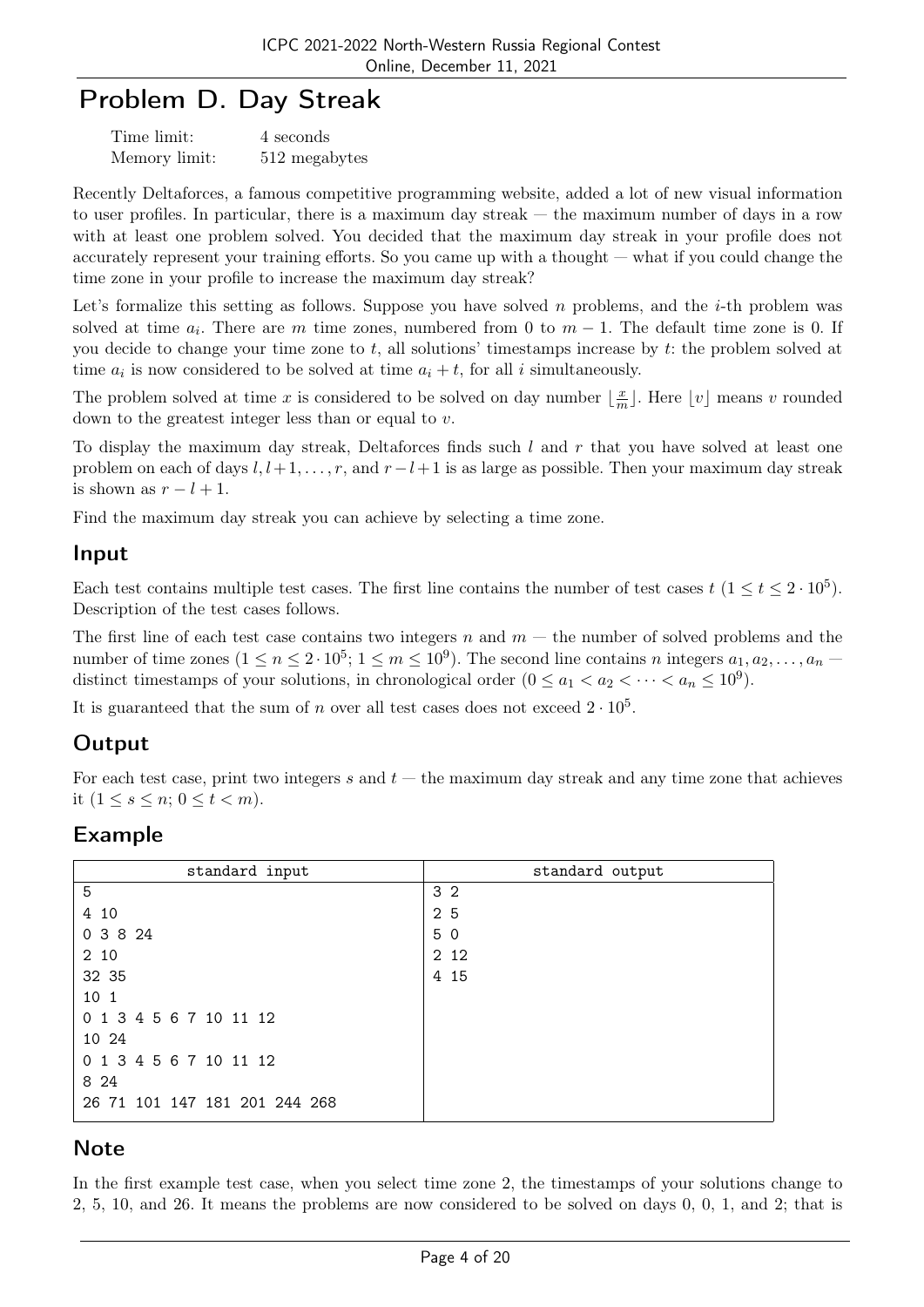a 3-day streak. Time zones 3, 4, and 5 yield the same answer.

In the second example test case, timestamps of your solutions are 37 and 40 in time zone 5, which corresponds to days 3 and 4. Time zones 6 and 7 also work.

In the third example test case, only one time zone exists, and your maximum day streak is 5.

In the fourth example test case, you have solved many problems but in a short period of time, and you can't obtain more than a 2-day streak.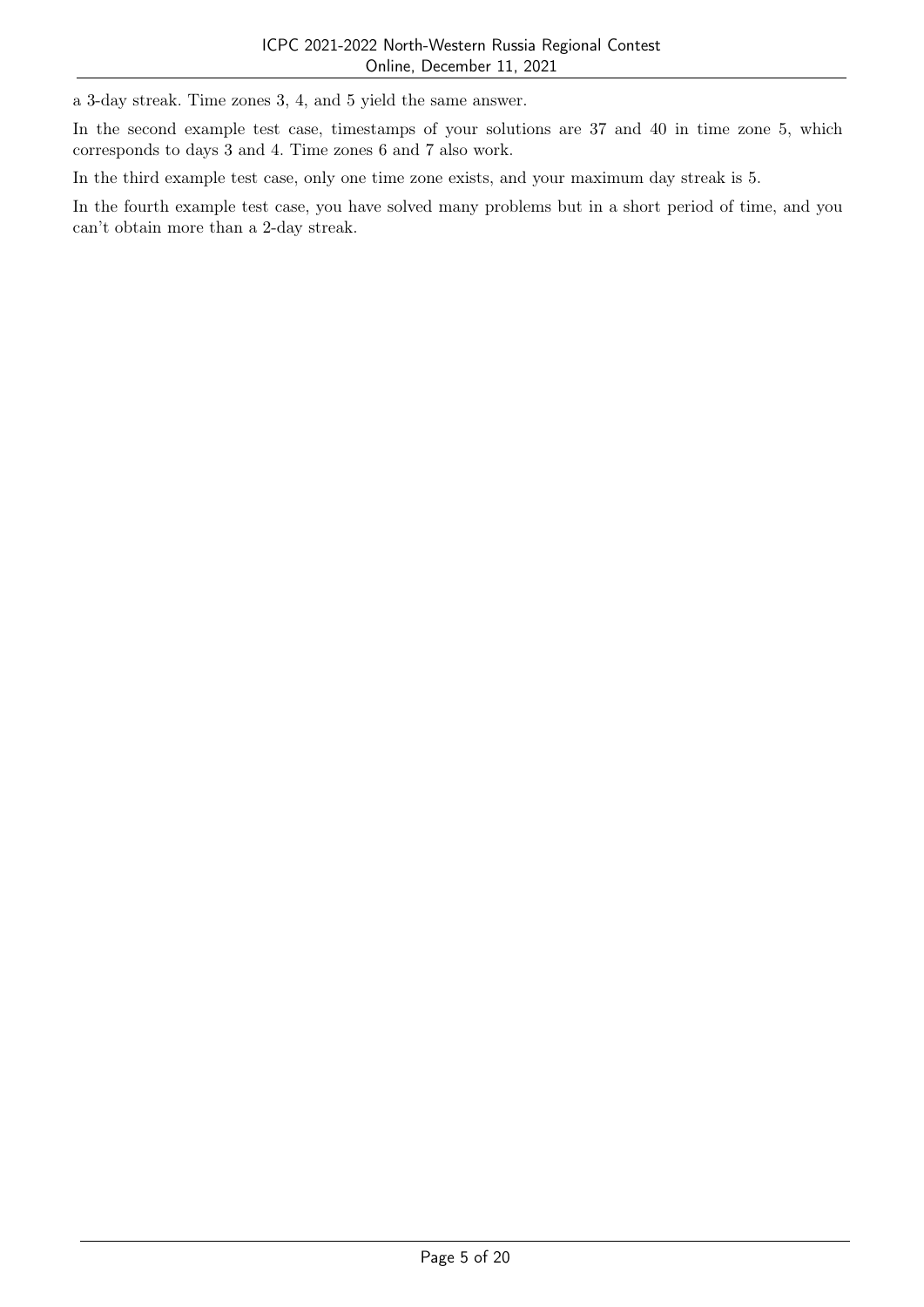## Problem E. Extreme Problem

| Time limit:   | 2 seconds     |
|---------------|---------------|
| Memory limit: | 512 megabytes |

Many problems given in programming competitions are extreme in this or that regard. Examples include:

- a problem that is solved by doing lots of heavy math on paper and then by printing one well-known number, rounded to the number of digits given in the input file;
- a problem that spans more than four pages and requires you to write a simulation system that tracks multiple skills of several secret agents and chooses the best combination of them for each mission;
- a problem for which it is a proven fact that no correct solution will ever exist, but it was still given in a contest.

This time you are given a problem that is also extreme, in that it has only eight possible tests. And, of course, it will be about something extreme.

We consider functions of two integer variables, defined on the  $[-10; 10] \times [-10; 10]$  square. It means that you can perform a call to  $f(x, y)$  only if x and y are integers and  $-10 \le x, y \le 10$ . Such a function f is said to have a *local minimum* at  $(x, y)$  if the following statements hold simultaneously:

- $f(x, y) < f(x 1, y);$
- $f(x, y) < f(x + 1, y);$
- $f(x, y) < f(x, y 1);$
- $f(x, y) < f(x, y + 1)$ .

A local maximum is defined in a similar way, only the inequalities are reversed. A function f is said to have a *plateau* at  $(x, y)$  if at least one of the following statements holds:

- $f(x, y) = f(x 1, y);$
- $f(x, y) = f(x + 1, y);$
- $f(x, y) = f(x, y 1);$
- $f(x, y) = f(x, y + 1)$ .

Note that all the function invocations above must happen on the points from the function domain, that is, the  $[-10; 10] \times [-10; 10]$  square. In particular, this means that a point on the boundary of this square cannot be a local maximum or a local minimum, but can still be a plateau.

You need to find a function which has — or does not have, depending on the information in the input:

- multiple local maxima;
- multiple local minima;
- some plateaus.

Note that "multiple" means "at least two". Also note that your function shall be defined in a specific way; see the Output section for details.

#### Input

The input consists of three lines.

- The first line starts with "Multiple local maxima: " and ends with either "Yes" or "No". This specifies whether your function shall or shall not have multiple local maxima.
- The second line starts with "Multiple local minima: " and ends with either "Yes" or "No", and similarly deals with local minima.
- The third line starts with "Plateaus: " and also ends with either "Yes" or "No". This specifies whether your function shall or shall not have plateaus.

#### **Output**

The output shall consist of one line that defines your function.

If no such function can be represented as per the format below, print "No solution".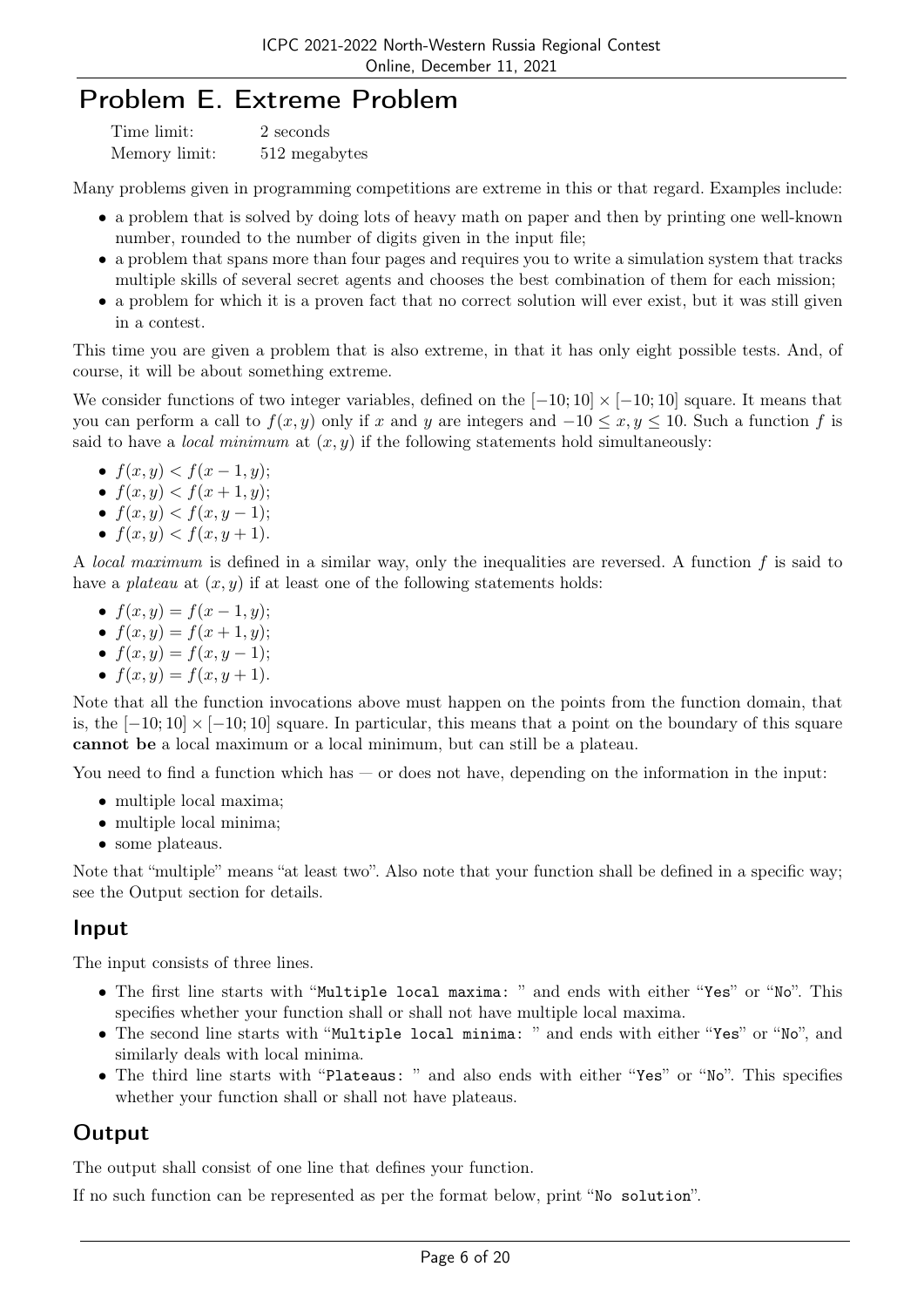Otherwise, print your function using the reverse Polish notation. Recall that the reverse Polish notation is a way to describe a function using some sort of a stack machine: it is a sequence of operations, some of which push values onto the stack, while some pull a few values from the top of the stack, perform some math and push the result back to the stack.

Your function shall contain at most 1000 tokens, separated by single spaces, where each token is one of the following.

- An integer constant ranging from -9 to +9. This will push the corresponding number onto the stack.
- A variable, either x or y. This will push the value of that variable onto the stack.
- An operation, which can be  $+$ ,  $-$ ,  $*$ , or  $\hat{ }$ . The asterisk means multiplication, whereas the  $\hat{ }$  character means raising to the power. Each of these operations will take two numbers from the stack, apply the operation and push the result back to the stack. The evaluation order is such that "9 5 -" evaluates to 4, and similarly "**x** 2 <sup>o</sup>" evaluates to  $x^2$ . As a special case,  $0^0$  evaluates to 1.

Note that whenever one of the following things happens:

- an operation attempts to take a number from an empty stack;
- $\bullet$  the  $\hat{\ }$  operation attempts to raise something to a negative power;
- the result of an operation overflows the 32-bit signed integer;
- or at the end of the evaluation the size of the stack is not equal to one  $-$

you receive a Wrong Answer outcome for the test where it happened.

### Examples

| standard input            | standard output                        |
|---------------------------|----------------------------------------|
| Multiple local maxima: No | $x$ 3 - 4 $\hat{y}$ -5 + 2 $\hat{y}$ + |
| Multiple local minima: No |                                        |
| Plateaus: No              |                                        |
| Multiple local maxima: No |                                        |
| Multiple local minima: No |                                        |
| Plateaus: Yes             |                                        |

## **Note**

The example answer to the first test encodes the function  $(x-3)^4 + (y+(-5))^2$ . Note that it has no local maxima, no plateaus, and just one local minimum.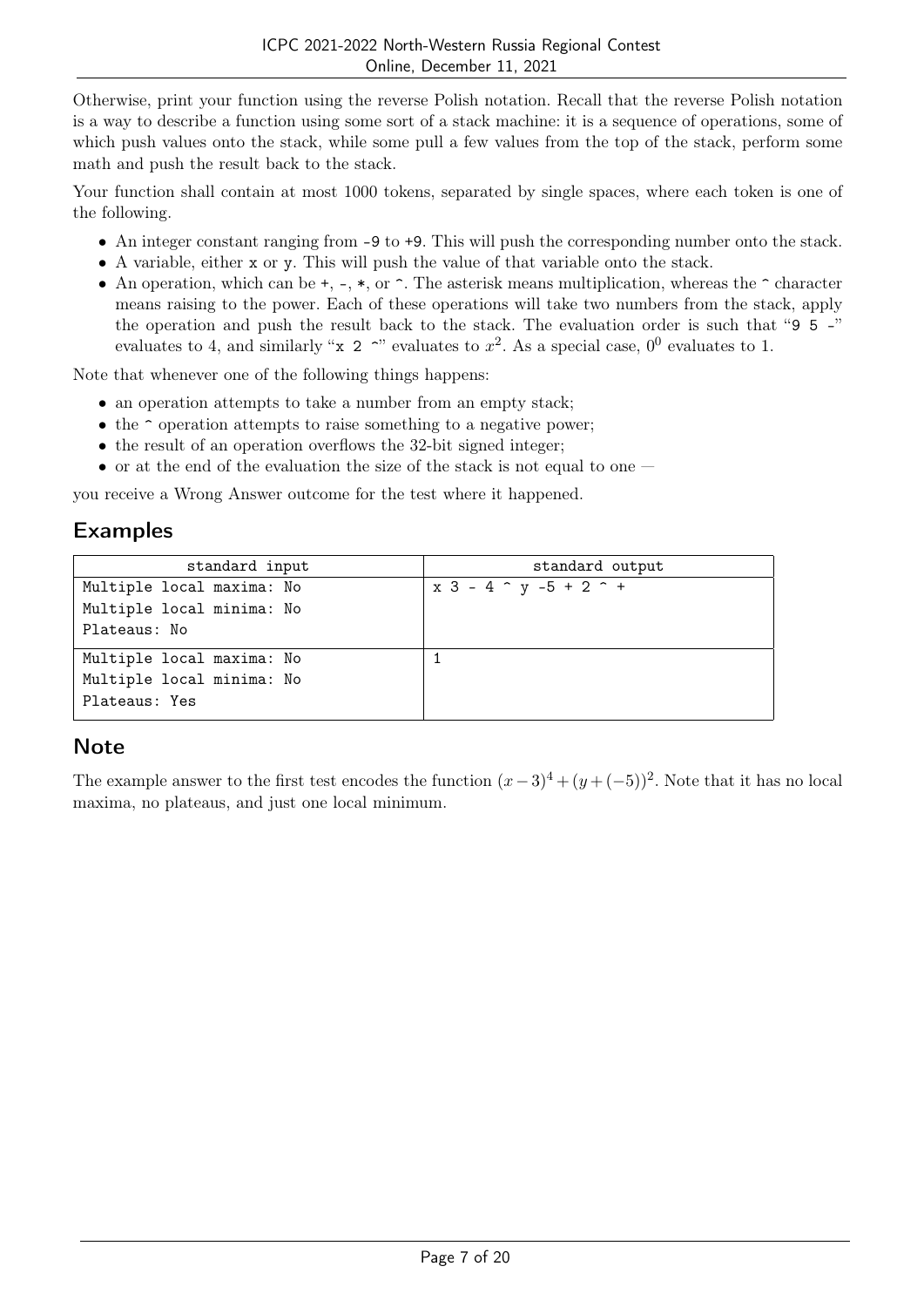## Problem F. First to Solve

| Time limit:   | 5 seconds     |
|---------------|---------------|
| Memory limit: | 512 megabytes |

The famous Forcedeltas Programming Contest features n contestants, m problems, and lasts for k minutes.

For each contestant i and each problem j, an integer  $a_{i,j}$  is known. If  $a_{i,j} = 0$ , it means that contestant i can not solve problem j. Otherwise, it means that contestant i can solve problem j in exactly  $a_{i,j}$  minutes.

All contestants will follow the same strategy. Specifically, each contestant will form a list of all problems they can solve, shuffle the list uniformly at random, and solve the problems in that order, until the list ends or the contest is over.

For example, if the list for contestant i looks like  $j_1, j_2, \ldots$  after shuffling, then they will solve problem  $j_1$  at minute  $a_{i,j_1}$ , problem  $j_2$  at minute  $a_{i,j_1} + a_{i,j_2}$ , and so on. Note that no problem can be solved at minute  $k + 1$  or later.

We'll say that contestant *i* gets the *First to Solve* award for problem *j* if no other contestant solves problem j strictly earlier. In particular, it means that multiple contestants can get the award for the same problem.

Find the expected number of awards each contestant will get, modulo 998 244 353 (see the Output section for details).

### Input

The first line contains three integers n, m, and  $k$  — the number of contestants, the number of problems, and the length of the contest in minutes  $(1 \le n \le 500; 1 \le m \le 26; 1 \le k \le 300)$ .

The *i*-th of the following *n* lines contains *m* integers  $a_{i,1}, a_{i,2}, \ldots, a_{i,m}$   $(0 \le a_{i,j} \le k)$ . The *j*-th of these integers denotes the number of minutes required for contestant  $i$  to solve problem  $j$ , or 0 if contestant  $i$ can not solve problem j.

## **Output**

Print n integers — the expected number of awards contestants  $1, 2, \ldots, n$  will get, modulo 998 244 353.

Formally, let  $M = 998\,244\,353$ . It can be shown that the expected number of awards can be expressed as an irreducible fraction  $\frac{p}{q}$ , where p and q are integers and  $q \neq 0 \pmod{M}$ . Print the integer equal to  $p \cdot q^{-1} \mod M$ . In other words, print such an integer x that  $0 \leq x < M$  and  $x \cdot q \equiv p \pmod{M}$ .

## Example

| standard input | standard output |
|----------------|-----------------|
| 5 3 60         |                 |
| 30 0 0         |                 |
| 40 20 0        | 249561089       |
| 30 60 0        | 0               |
| 000            | 499122177       |
| 60 60 1        |                 |

## **Note**

In the example test, contestant 1 will always get the award for problem 1, contestant 2 will always get the award for problem 2, the expected number of awards contestant 3 will get is  $\frac{3}{4}$ , contestant 4 will never get any awards, and the expected number of awards contestant 5 will get is  $\frac{1}{2}$ .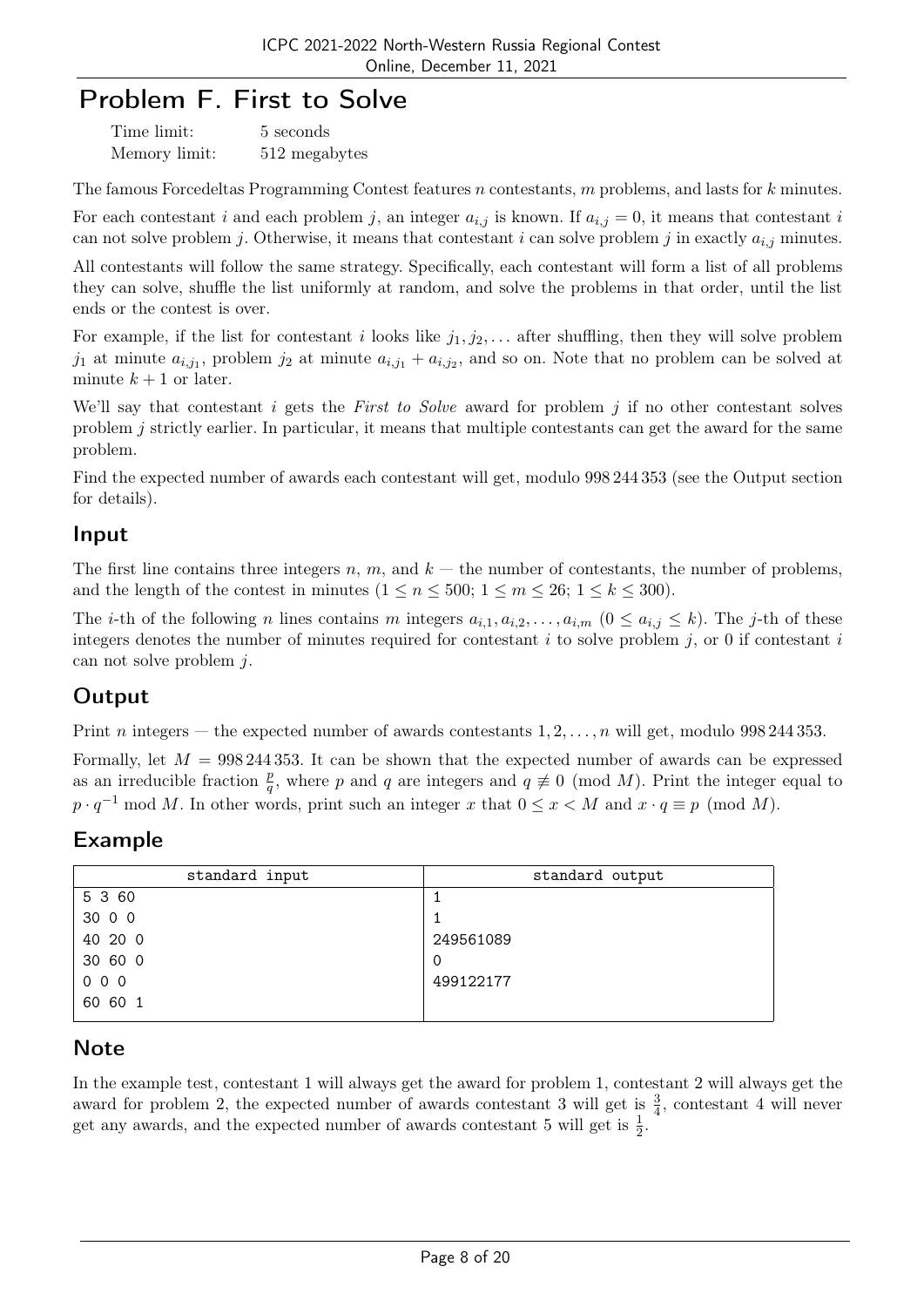## Problem G. Grand Center

| Time limit:   | 1 second      |
|---------------|---------------|
| Memory limit: | 512 megabytes |

There is no generally accepted standard of calculating the center point of some territory. This fact is widely used to promote different places. You can always find a meaning for the word "center", according to which your city would be the center of the country! Gloria decided to develop one universal standard and find the true center.

Consider any point inside a convex polygon, and any direction. There is a unique segment that passes through the point, is parallel to the direction, and has both ends on the boundary of the polygon. The point divides the segment into two parts. The *direction imbalance* is defined as the ratio of the length of the bigger part to the length of the smaller part. The imbalance of the point is the maximum direction imbalance over all directions.

Gloria finds this value interesting, and wants to define the *Grand center* of a convex polygon as the point inside it which has the minimum possible imbalance. Help her to calculate the imbalance of the Grand center of a given polygon.

### Input

The first line contains a single integer  $n -$  the number of vertices of the given convex polygon  $(3 \leq n \leq 10000)$ .

The *i*-th of the following *n* lines contains two integers  $x_i$  and  $y_i$  — the coordinates of the *i*-th polygon vertex  $(-10^5 \le x_i, y_i \le 10^5)$ . The x-axis runs from left to right, and the y-axis runs from bottom to top. The vertices are numbered in counterclockwise order. The polygon is strictly convex: all internal angles of the polygon are strictly smaller than  $\pi$ .

## Output

Print one real number — the imbalance of the Grand center of the given polygon. Your answer will be considered correct if its absolute or relative error doesn't exceed 10−<sup>6</sup> .

## Examples

| standard input    | standard output |
|-------------------|-----------------|
| $\overline{4}$    | $\mathbf 1$     |
| $0\quad 0$        |                 |
| 1 <sub>0</sub>    |                 |
| $\mathbf{1}$<br>1 |                 |
| 0 <sub>1</sub>    |                 |
| $\mathsf{3}$      | $\overline{2}$  |
| 0 <sub>0</sub>    |                 |
| 10                |                 |
| 0 <sub>1</sub>    |                 |
| $\overline{4}$    | 1.5             |
| 0 <sub>0</sub>    |                 |
| 20                |                 |
| 4 4               |                 |
| 0 <sub>2</sub>    |                 |

## **Note**

The following pictures illustrate all three example tests: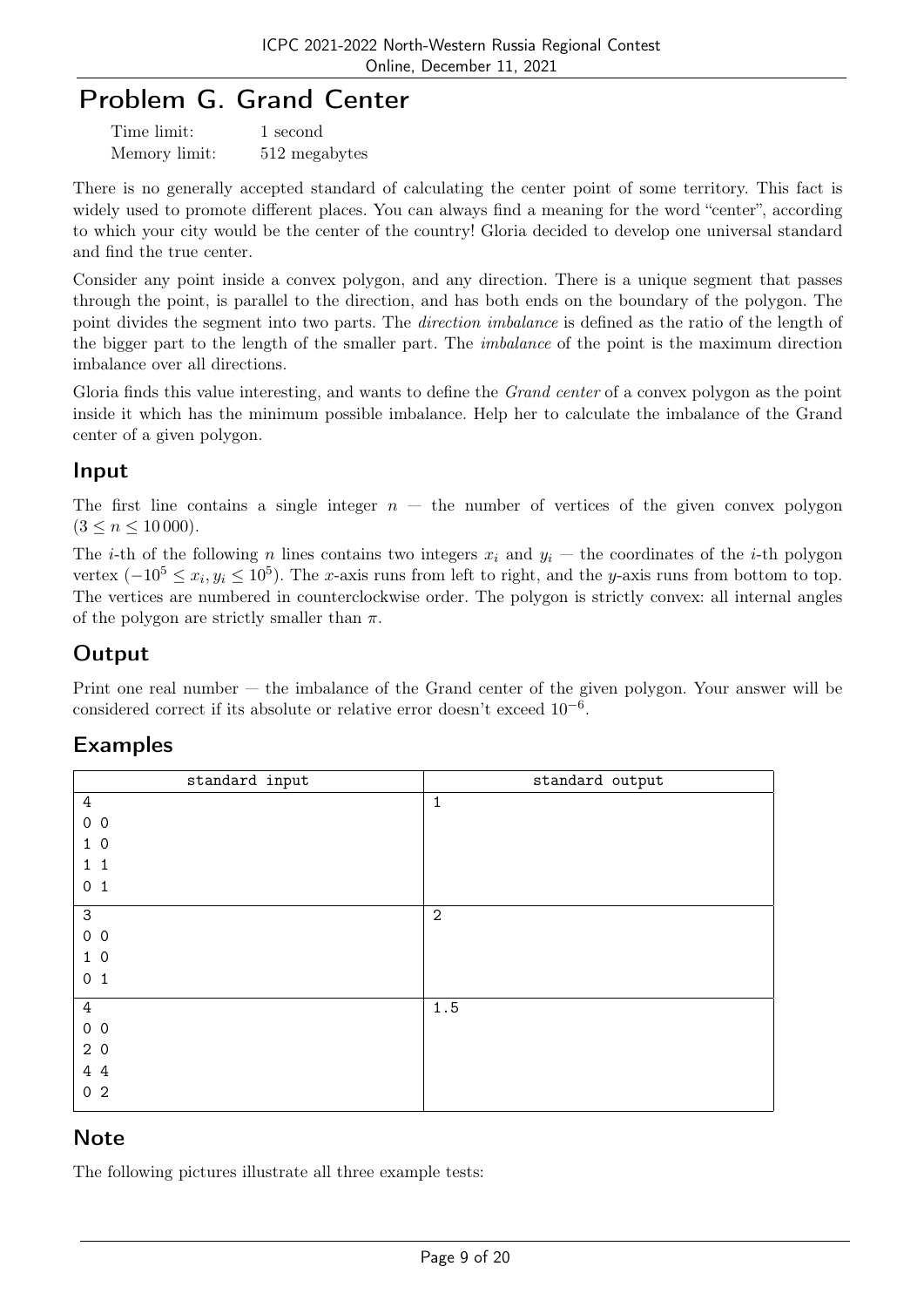

In the first example test, for the center of the square, the direction imbalance is equal to 1 for any direction, i.e. any segment is split into two equal parts.

In the second example test, it's well-known that the median intersection point of a triangle splits the medians in a 2 : 1 ratio. In the given triangle, the medians define the most imbalanced directions for that point. For any other point, the imbalance is even bigger.

In the third example test, the Grand center is located at (1.6, 1.6).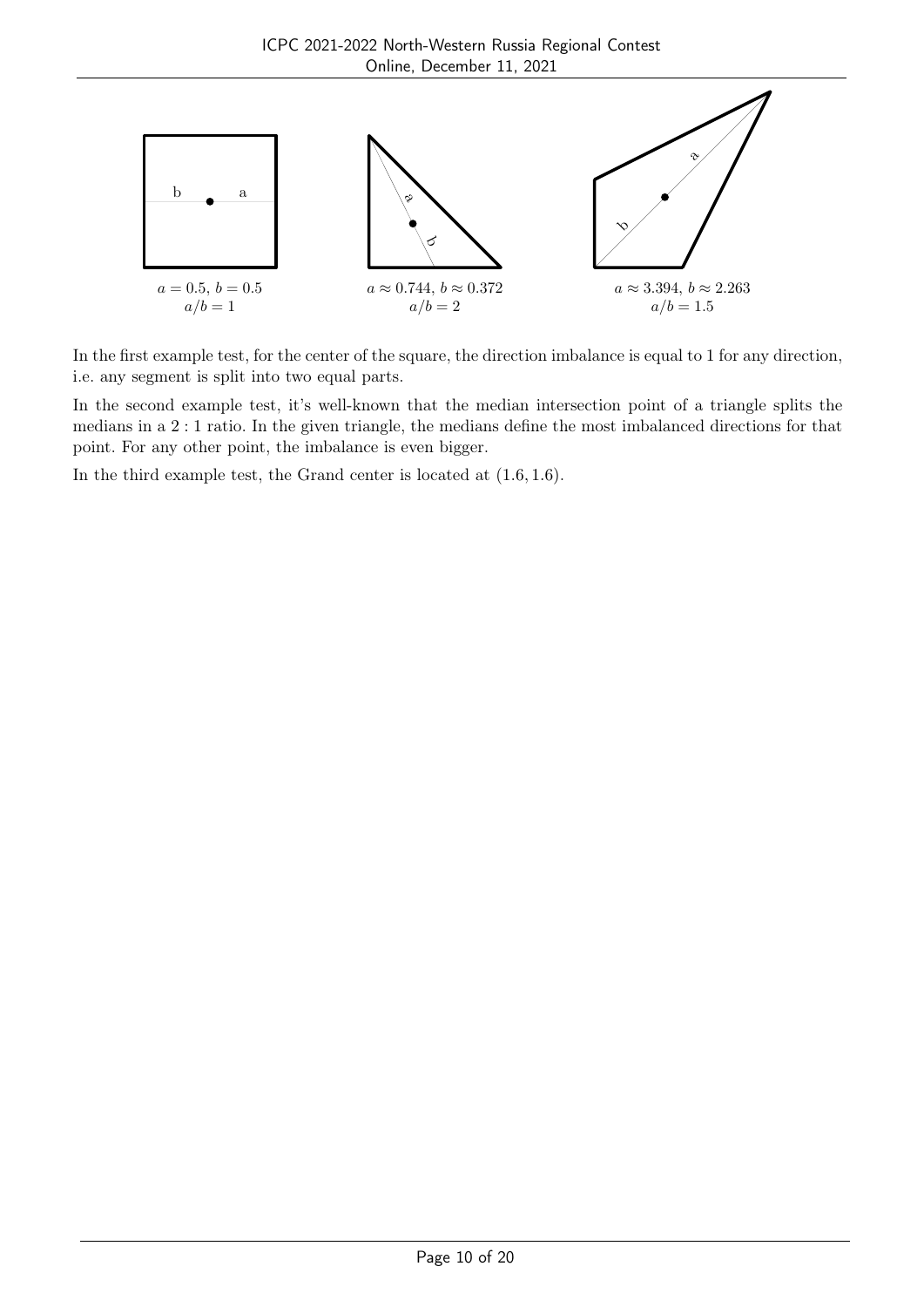## Problem H. Halfway There

| Time limit:   | 2 seconds     |
|---------------|---------------|
| Memory limit: | 512 megabytes |

Given an integer n, find the median of the list of all integers from 1 to  $n-1$  that are coprime with n.

Recall that integers a and b are called coprime if their greatest common divisor is 1. The median of a list L is defined to be the  $\frac{|L|}{2}$ -th element of L if  $|L|$  is even, and the  $\frac{|L|+1}{2}$ -th element of L if  $|L|$  is odd. Here L is assumed to be sorted in ascending order,  $|L|$  denotes the length of L, and indices are 1-based.

#### Input

Each test contains multiple test cases. The first line contains the number of test cases  $t$   $(1 \le t \le 10^3)$ . Description of the test cases follows.

The only line of each test case contains a single integer  $n (2 \le n \le 10^{18})$ .

## **Output**

For each test case, print a single integer — the median of the list of integers from 1 to  $n-1$  that are coprime with n.

#### Example

| standard input | standard output |
|----------------|-----------------|
|                |                 |
| 6              |                 |
| 1 C            |                 |
| 19             |                 |
|                |                 |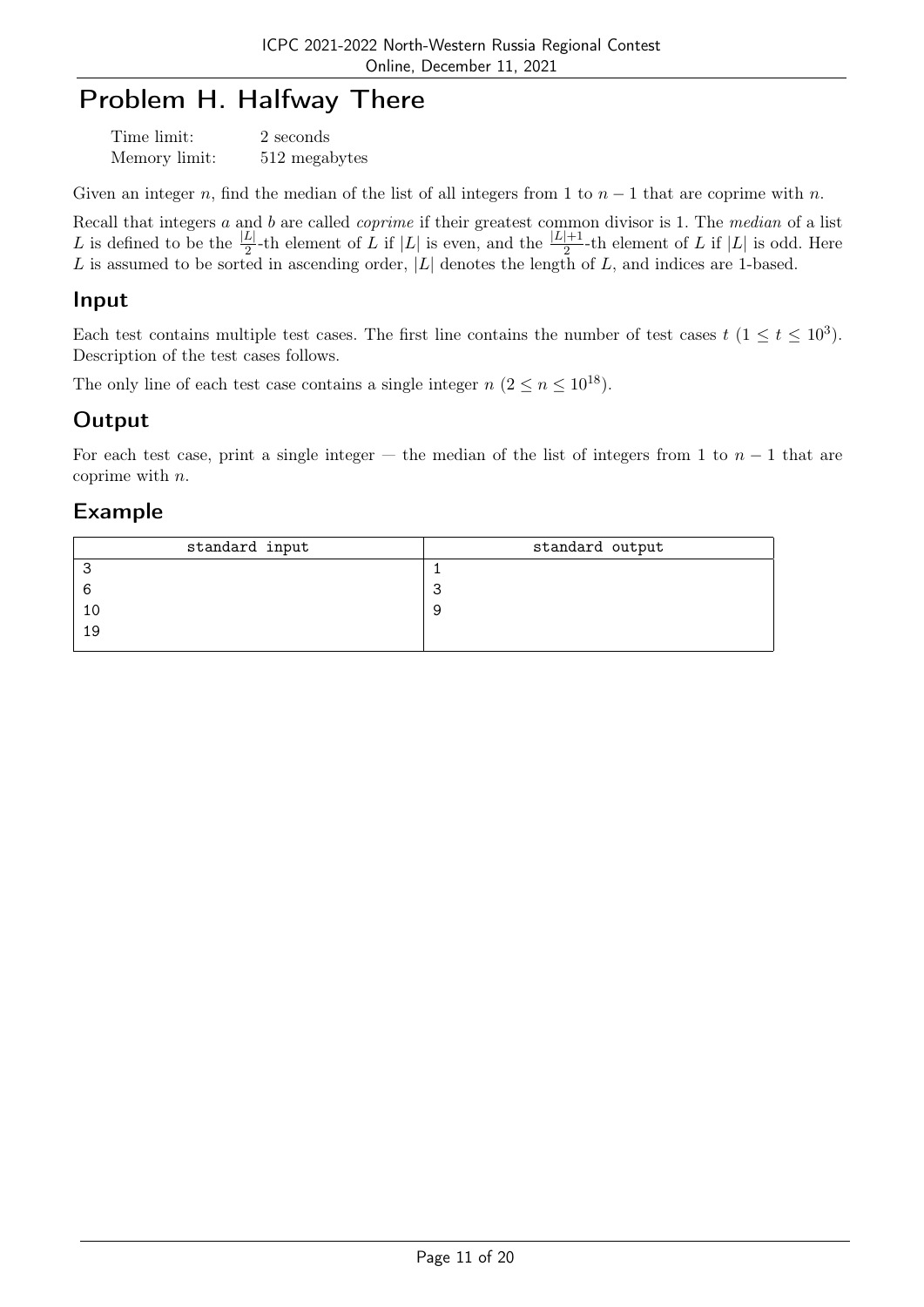# Problem I. Imprecise Permutation Sort

| Time limit:   | 10 seconds    |
|---------------|---------------|
| Memory limit: | 512 megabytes |

This is an interactive problem.

A permutation  $a[1], a[2], \ldots, a[n]$  of integers from 1 to n is hidden from you.

Your task is to sort it in ascending order by comparing and swapping pairs of elements. This problem could be pretty easy, but the jury member responsible for the problem was too concentrated on floating-point arithmetic in problems G and J and implemented an "imprecise" comparator:

- if  $\frac{|a[i]-a[j]|}{max(a[i],a[j])} \leq 0.01$ , then return 0;
- otherwise, if  $a[i] < a[j]$ , then return  $-1$ ;
- otherwise, return 1.

Your program can make queries to compare any two elements with this comparator, or to swap any two elements. After each swap, it will be told whether the permutation became sorted.

Sort a permutation of size up to 16 384 using no more than 300 000 queries.

## Interaction Protocol

Receive an integer n from the jury's program — the size of the permutation  $(1 \le n \le 16384)$ . Then print queries and receive responses from the jury's program. After each query the output should be flushed and then a single integer should be read — the response to that query.

Comparison queries have a format "C i j", and swap queries have a format "S i j", where i and j are indices of two elements  $(1 \leq i, j \leq n)$ . Making queries with  $i = j$  is allowed.

The response to a comparison query is 0 if  $a[i]$  "approximately equals"  $a[j]$ , otherwise:  $-1$  if  $a[i] < a[j]$ , and 1 if  $a[i] > a[j]$ .

A swap query swaps values in  $a[i]$  and  $a[j]$ , and the response to a swap query is 1 if after this swap the array became sorted in ascending order, and 0 otherwise.

Your program should exit as soon as it receives 1 as a response to a swap query.

The program should make at least one swap query. For example, if the hidden permutation is already sorted, it can make a query "S 1 1", receive a 1, and exit.

The interactor is not adaptive. The initial permutation is chosen by the jury's program in advance, before you make your first query.

## Examples

| standard input | standard output  |
|----------------|------------------|
| 4              | $C_1$ 1 2        |
| $-1$           | $C2$ 3           |
| $-1$           | C <sub>3</sub> 4 |
|                | S 3 4            |
| 1              |                  |
| 1              | S 1 1            |
| 1              |                  |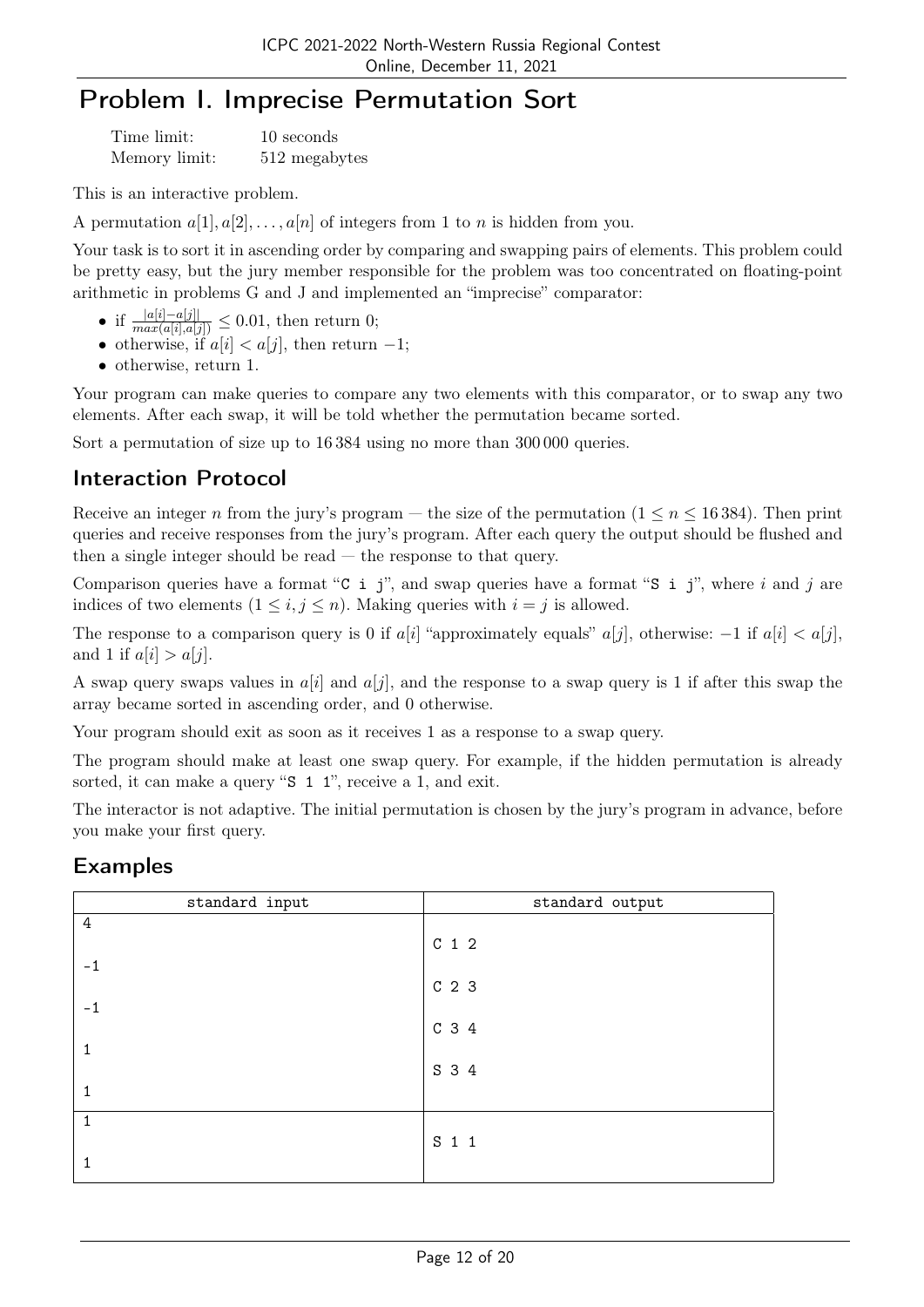## Problem J. Journey in Fog

| Time limit:   | 2 seconds     |
|---------------|---------------|
| Memory limit: | 512 megabytes |

Julia and Jane are two friends living at the opposite ends of a long narrow street of length L.

Today, Julia needs to meet Jane and return home as soon as possible.

Jane has a list of speeds  $v_1, v_2, \ldots, v_n$ . At time 0, Jane picks an integer i from 1 to n uniformly at random, and starts moving towards Julia at a constant speed of  $v_i$ .

Julia is not as restricted in her movements, though. Starting from time 0, Julia can freely move along the street in any direction at any speed not exceeding V . In particular, Julia can stay at the same place as long as she wants, move at speeds lower than V, and change her speed at any moment.

It's foggy outside. Hence, Julia and Jane can not see each other unless they are at the same point of the street. Also note that Julia does not know Jane's speed, but she knows the list  $v_1, v_2, \ldots, v_n$ .

Suppose Julia meets Jane and arrives back home at time t. Julia will follow a strategy that minimizes the expected value of t. Find that expected value.

### Input

The first line contains three integers n, L, and  $V$  — the number of speeds on Jane's list, the length of the street, and Julia's maximum speed  $(1 \le n \le 10^5; 1 \le L \le 10^9; 1 \le V \le 10^6)$ .

The second line contains n integers  $v_1, v_2, \ldots, v_n$  — the list of possible speeds of Jane in ascending order  $(1 \le v_1 < v_2 < \cdots < v_n \le 10^6).$ 

## **Output**

Print a single real number — the expected amount of time it will take Julia to meet Jane and return back home, if she follows an optimal strategy. Your answer will be considered correct if its absolute or relative error doesn't exceed 10−<sup>9</sup> .

## Examples

| standard input | standard output  |
|----------------|------------------|
| 1 1000 30      | 50.0000000000000 |
| 10             |                  |
| 1 1000 10      | 33.3333333333333 |
| 30             |                  |
| 4 1000 20      | 46.2500000000000 |
| 10 20 30 40    |                  |

#### **Note**

In the first example test, Julia is much faster than Jane. It's best for Julia to move towards Jane as fast as she can, meet her at time 25 at distance 750 away from home, and return back home at time 50.

In the second example test, Jane is much faster than Julia. It's best for Julia to just wait for Jane at home, where Jane will arrive at time  $\frac{1000}{30}$ .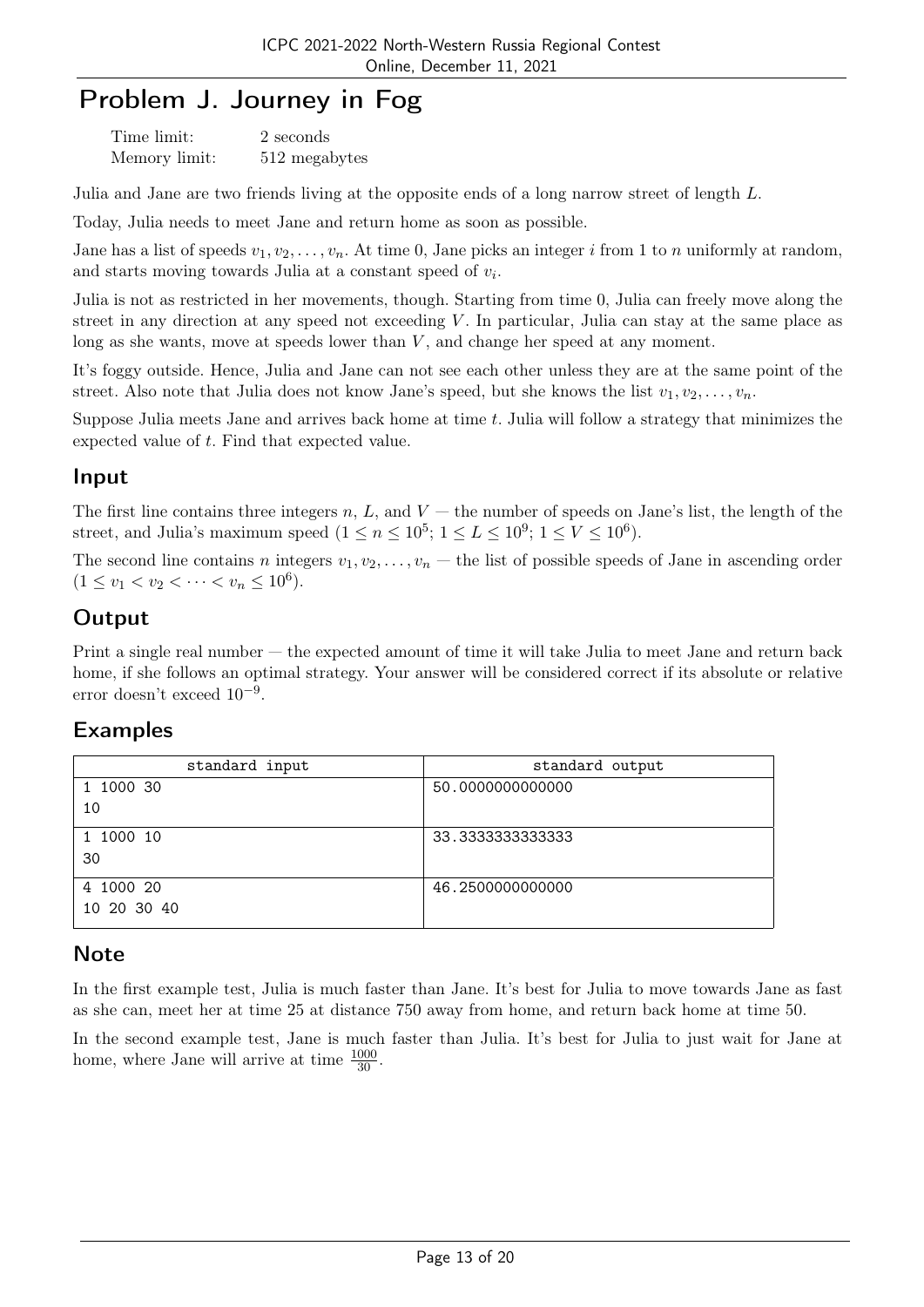## Problem K. Kaleidoscopic Route

| Time limit:   | 2 seconds     |
|---------------|---------------|
| Memory limit: | 512 megabytes |

There are *n* cities in Kaleidostan connected with *m* bidirectional roads. The cities are numbered from 1 to n. Each road has an integer called colorfulness.

Keanu wants to travel from city 1 to city n. He wants to take the *shortest* route — that is, the route with the smallest number of roads. Among all the shortest routes, he wants to take the kaleidoscopic one — that is, the route with the largest possible difference between the maximum and the minimum colorfulnesses of its roads. Help Keanu find such a route.

### Input

The first line contains two integers n and  $m$  – the number of cities and the number of roads  $(2 \le n \le 10^5;$  $1 \le m \le 2 \cdot 10^5$ ).

The *i*-th of the following m lines contains three integers  $v_i$ ,  $u_i$ , and  $c_i$  – the indices of the cities connected by the *i*-th road, and the colorfulness of the *i*-th road  $(1 \le v_i, u_i \le n; v_i \ne u_i; 0 \le c_i \le 10^9)$ .

Each pair of cities is connected by at most one road. It is guaranteed that you can travel from any city to any other city using the roads.

## **Output**

In the first line, print a single integer  $k -$  the number of roads in the required route.

In the second line, print  $k + 1$  integers  $c_0, c_1, \ldots, c_k$  — the sequence of cities on the route  $(1 \le c_i \le n;$  $c_0 = 1; c_k = n$ .

#### Example

| standard input | standard output |
|----------------|-----------------|
| 6 8            | 3               |
| 1 5 2          | 1 5 4 6         |
| 5 2 5          |                 |
| 3 5 4          |                 |
| 1 3 10         |                 |
| 3 4 6          |                 |
| 4 5 7          |                 |
| 4 6 8          |                 |
| 261            |                 |
|                |                 |

## Note



In the example test, the required route consists of 3 roads, and the difference between the maximum and the minimum colorfulnesses of its roads is  $8 - 2 = 6$ .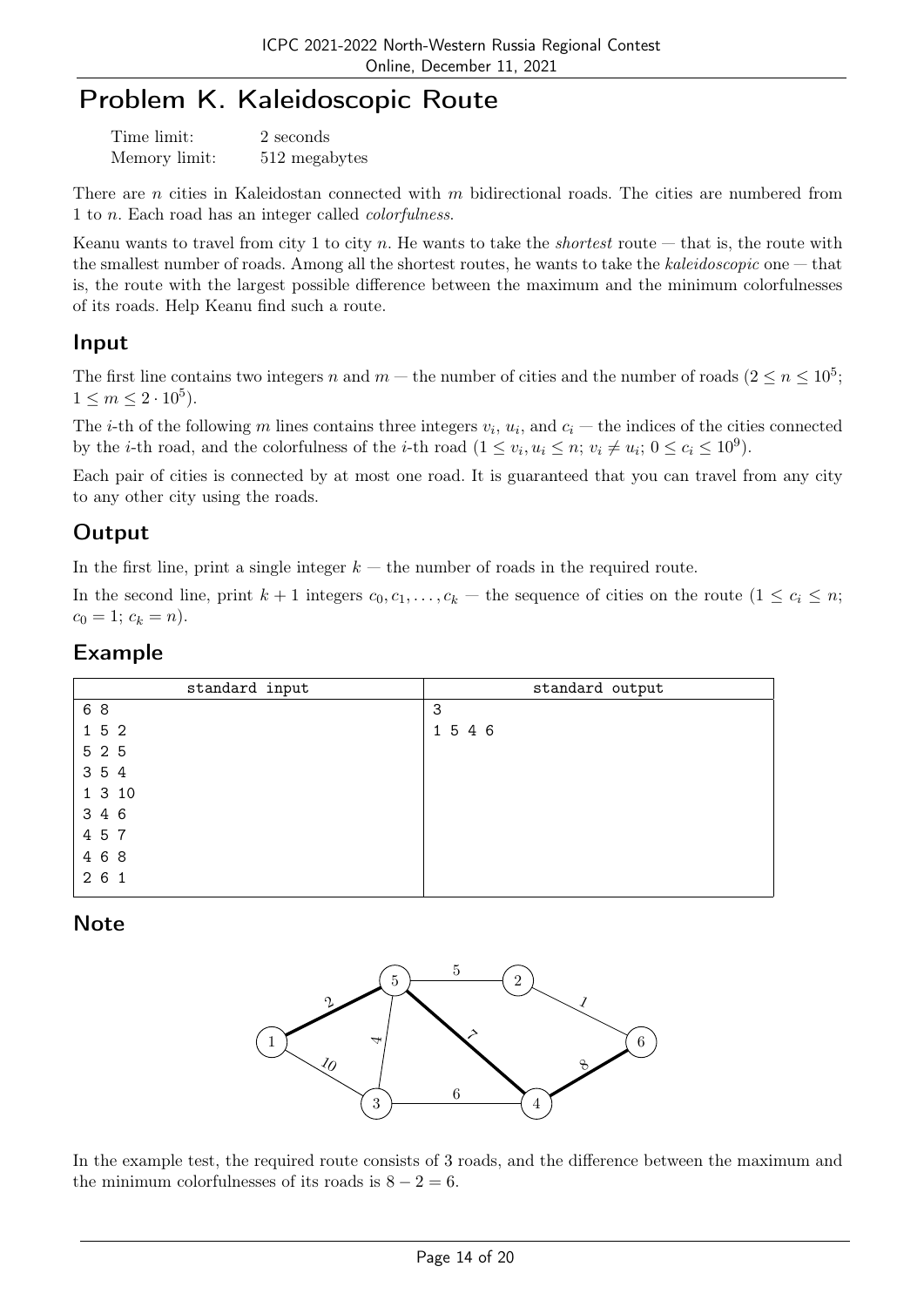# Problem L. Letters Q and F

| Time limit:   | 2 seconds     |
|---------------|---------------|
| Memory limit: | 512 megabytes |

Little Lev is learning how to draw letters Q and F. Initially, he has a white grid of size  $n \times m$ . Then he will draw several letters of one of the following two shapes:

Lev will not rotate or mirror these two shapes. Every time he draws a new letter, he will choose a position for the letter inside the grid and paint all cells of the shape black. Lev will only draw letters in such a way that before drawing all black cells of the letter are white — that is, he will never paint a cell twice.

You are given the final coloring of the grid. Count the number of letters Q and letters F drawn by Lev.

#### Input

The first line contains two integers n and  $m$  – the height and the width of the grid (5  $\leq n \leq 300$ ;  $3 \le m \le 300$ .

The next  $n$  lines contain  $m$  characters each, denoting the final state of the grid. A white cell is denoted by '.', a black cell is denoted by '#'.

It is guaranteed that the grid is a valid result of Lev's drawing.

## **Output**

Print two integers — the number of letters Q and the number of letters F drawn by Lev, respectively.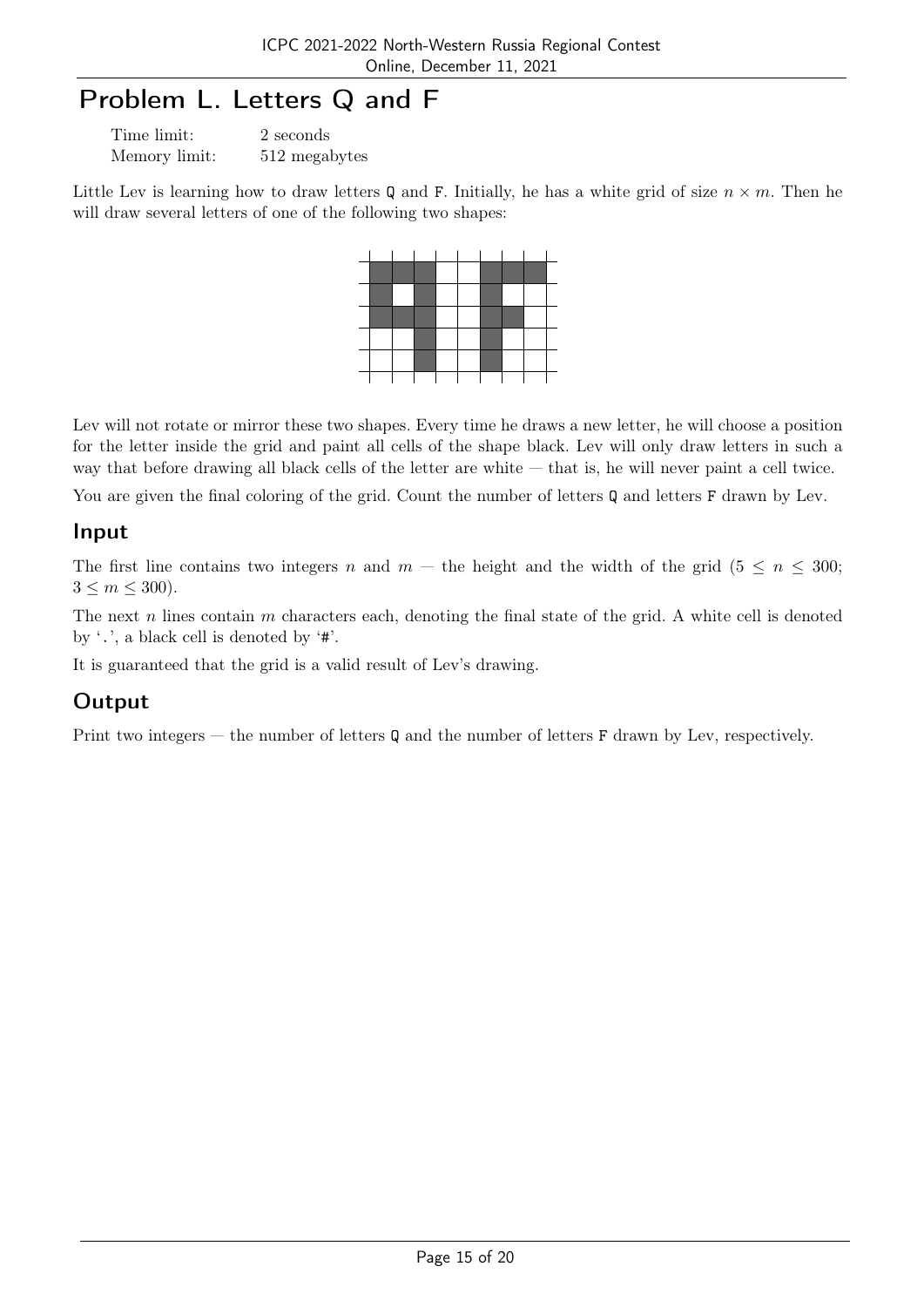# Examples

| standard input              | standard output |
|-----------------------------|-----------------|
| $5\overline{3}$             | 10              |
| ###                         |                 |
| $\#$ . $\#$                 |                 |
| $\# \# \#$                  |                 |
| $\dots$ #                   |                 |
| . . $\#$                    |                 |
| $5\overline{3}$             | 0 <sub>1</sub>  |
| ###                         |                 |
| $\#$                        |                 |
| ##.                         |                 |
| #                           |                 |
| #                           |                 |
| 58                          | $1\quad1$       |
| $\# \# \#$ ###              |                 |
| # . # #                     |                 |
| #####.                      |                 |
| $\dots$ # $\dots$ # $\dots$ |                 |
| $\dots$ # $\dots$ # $\dots$ |                 |
| 88                          | 2 <sub>2</sub>  |
| ###                         |                 |
| ####.#                      |                 |
| # . # # # # # #             |                 |
| ###.####                    |                 |
| # . # # # . # #             |                 |
| # . # . # # # .             |                 |
| $\dots$ # $\dots$ #.        |                 |
| $\ldots \ldots$ #.          |                 |
|                             |                 |

## Note

Illustration for the fourth example test: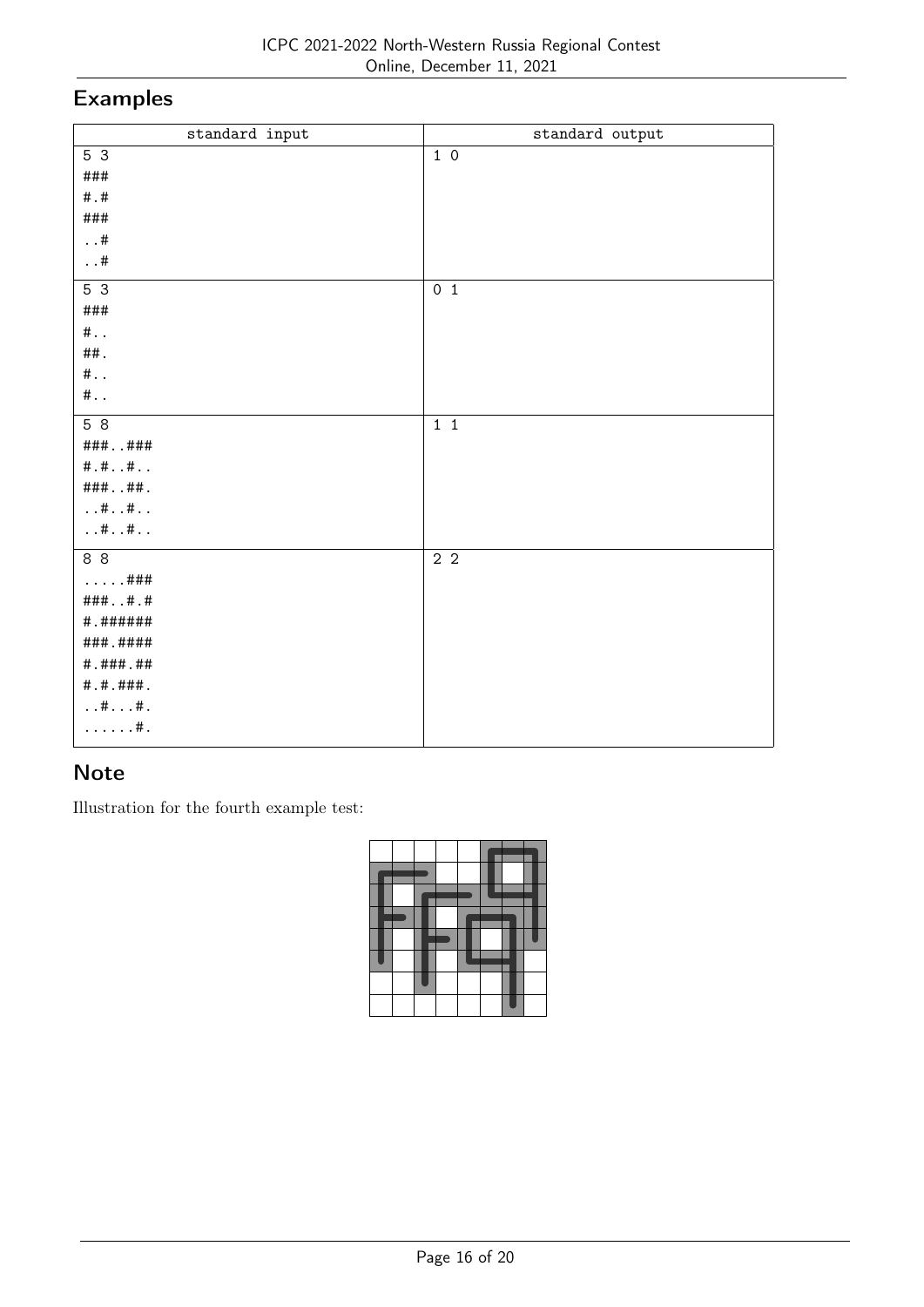## Problem M. Multithreaded Program

| Time limit:   | 2 seconds     |
|---------------|---------------|
| Memory limit: | 512 megabytes |

Maurice is debugging a multithreaded program on his old machine. The program has several threads operating on a set of shared variables. Each thread executes its own sequence of assignments in a predefined program order. Each assignment sets one of the variables to an integer value.

When the program is run, assignments from different threads can be executed in any order. The only guarantee is that each thread executes all of its assignments in the program order.

For example, let's say the program has three threads that have 2, 2, and 1 assignments in their sequences, respectively. Then one valid program execution looks as follows:

- thread 1 executes the first assignment in its sequence;
- thread 2 executes the first assignment in its sequence;
- thread 2 executes the second assignment in its sequence;
- thread 1 executes the second assignment in its sequence;
- thread 3 executes the only assignment in its sequence.

This execution can be described as  $1, 2, 2, 1, 3$ , where numbers specify the threads performing each assignment, in order. Note that many other valid executions are possible.

Maurice suspects that his machine is broken and can work incorrectly. He has run his program and recorded the values of all variables at the end.

Find an execution of the program that performs all assignments and leads to the recorded values of all variables, or report that the machine is indeed broken and such an execution does not exist.

#### Input

The first line contains a single integer  $t$  — the number of threads  $(1 \le t \le 100)$ . The threads are numbered from 1 to t. The following lines describe t sequences of assignments, one per thread.

The first line of the *i*-th description contains an integer  $l_i$  — the length of the sequence of assignments of the *i*-th thread  $(1 \leq l_i \leq 100)$ . Each of the following  $l_i$  lines contains an assignment in the form "<variable>=<value>". The assignments are listed in the program order. Variable names consist of up to 10 lowercase English letters, and values are positive integers not exceeding  $10<sup>9</sup>$ .

The first of the remaining lines contains an integer  $k$  — the number of variables  $(1 \leq k \leq 10000)$ . Each of the following k lines contains a variable name and its recorded value, which is a positive integer not exceeding  $10^9$ . Each variable used in the program is listed exactly once, and each listed variable is used in at least one assignment.

## **Output**

Print "Yes" if an execution producing the recorded values exists, and "No" otherwise.

If an execution exists, print a line containing  $s = l_1 + l_2 + \cdots + l_t$  integers  $c_1, c_2, \ldots, c_s$ , describing such an execution  $(1 \leq c_i \leq t)$ . This specifies that the first assignment is performed by thread  $c_1$ , the second one is performed by thread  $c_2$ , and so on. Each thread performs its assignments in the program order. After the s-th assignment, each variable must have the recorded value. The i-th thread must appear in the description exactly  $l_i$  times.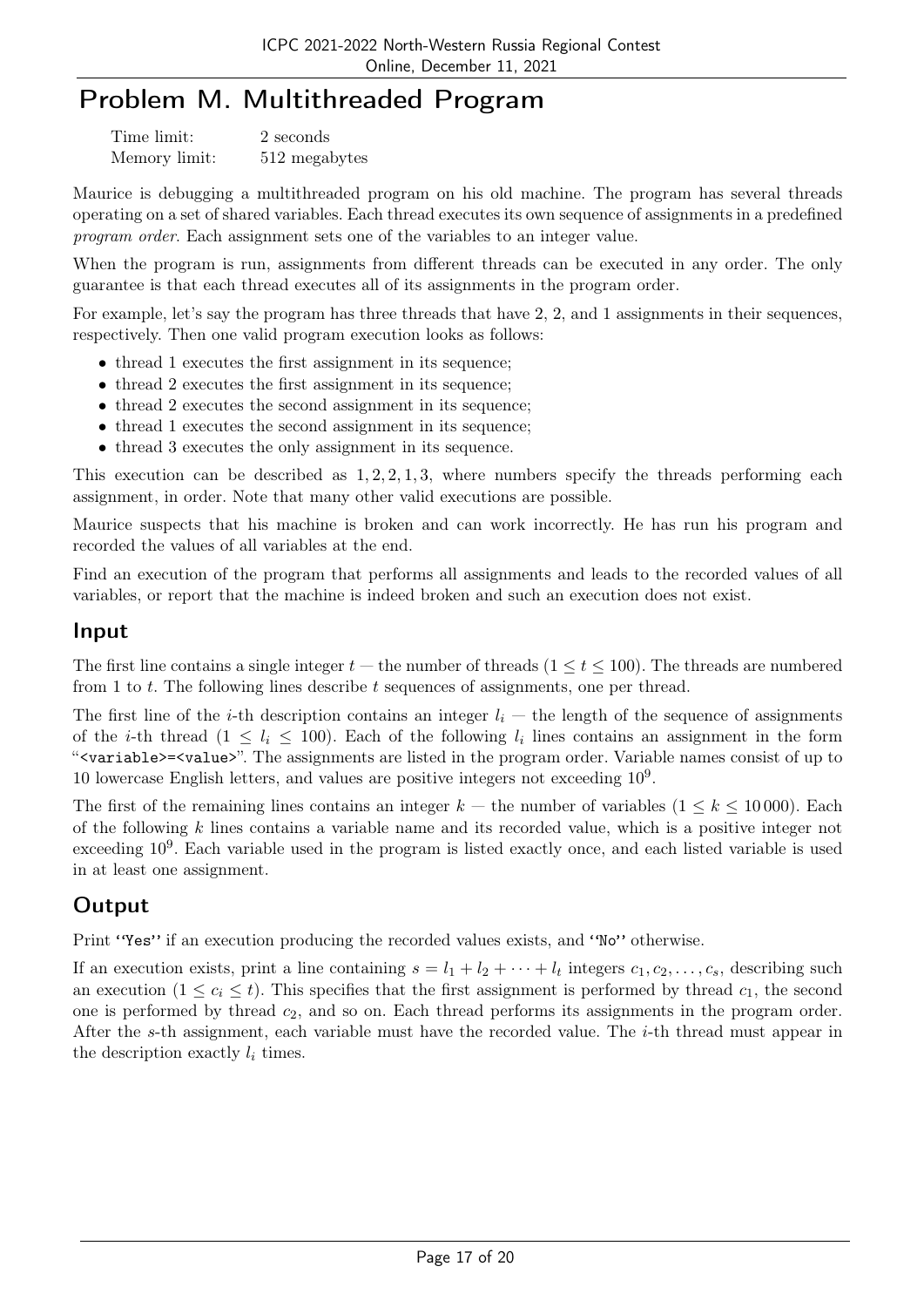# Examples

| $\texttt{standard}$ input | standard output         |  |
|---------------------------|-------------------------|--|
| $\sqrt{2}$                | $\rm\thinspace No$      |  |
| $\overline{2}$            |                         |  |
| $a=1$                     |                         |  |
| $b=2$                     |                         |  |
| $\overline{2}$            |                         |  |
| $b=1$                     |                         |  |
| $a=2$                     |                         |  |
| $\overline{2}$            |                         |  |
| a <sub>1</sub>            |                         |  |
| b <sub>1</sub>            |                         |  |
| 3                         | Yes                     |  |
| 5                         | 2 3 3 2 1 1 3 1 1 2 2 1 |  |
| $start=1$                 |                         |  |
| counter=1111              |                         |  |
| $counter=10$              |                         |  |
| counter=3333              |                         |  |
| finish=1                  |                         |  |
| $\overline{4}$            |                         |  |
| $start=2$                 |                         |  |
| counter=20                |                         |  |
| counter=10                |                         |  |
| finish=2                  |                         |  |
| 3                         |                         |  |
| $start=3$                 |                         |  |
| qwerty=787788             |                         |  |
| finish=3                  |                         |  |
| 4                         |                         |  |
| counter 10                |                         |  |
| start 1                   |                         |  |
| finish 1                  |                         |  |
| qwerty 787788             |                         |  |
|                           |                         |  |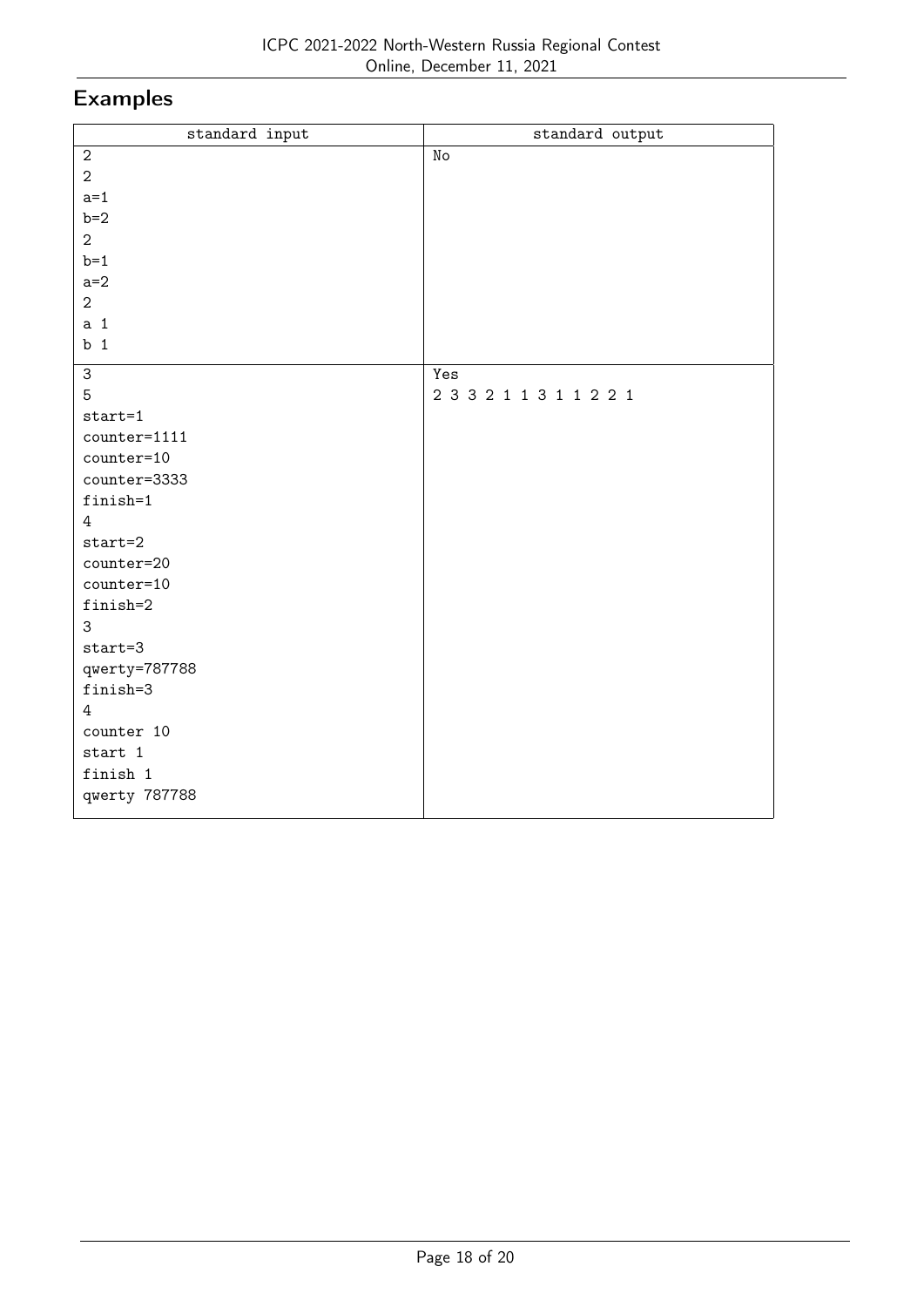## Problem N. New White-Black Tree

| Time limit:   | 7 seconds     |  |
|---------------|---------------|--|
| Memory limit: | 512 megabytes |  |

Naomi has learnt about Red-Black trees, now it's time to learn about White-Black trees. She is reading an algorithms book. Some pages contain pictures of trees, but the edges of the trees faded out through all these years. According to the text, each of these edges should be either white or black.

Naomi noticed that each vertex has two integers written beside it. She guessed that the first integer is the number of white edges incident to the vertex, and the second is the number of black edges incident to the vertex.

Naomi recreated all the pictures. Can you do that?

### Input

The first line contains an integer  $t$  – the number of pictures to recreate  $(1 \le t \le 3 \cdot 10^5)$ .

The following lines describe t pictures. Each description starts with a line containing an integer  $n -$  the number of vertices in the tree  $(1 \le n \le 3 \cdot 10^5)$ .

The *i*-th of the following n lines of the picture description contains two integers  $w_i$  and  $b_i$  — two integers written beside the  $i$ -th vertex of the tree: the number of white and black edges incident to the  $i$ -th vertex  $(0 \le w_i, b_i \le n - 1).$ 

It is guaranteed that the sum of n over all the pictures does not exceed  $3 \cdot 10^5$ .

## **Output**

Print t blocks of output, the i-th of which should contain the information about recreating picture i.

In the first line of each block print "No" if there is no way, and "Yes" if there is at least one way to recreate the picture. If there is a way to recreate the picture of the tree, print additional  $n-1$  lines, each of them containing two integers and a letter 'W' for white or 'B' for black:  $v_i$ ,  $u_i$  and  $c_i$ , defining an edge between vertices  $v_i$  and  $u_i$  of color  $c_i$   $(1 \le v_i, u_i \le n; c_i$  is either 'W' or 'B').

If there are multiple ways to recreate a picture, you can print any of them. The edges of the tree can be printed in any order.